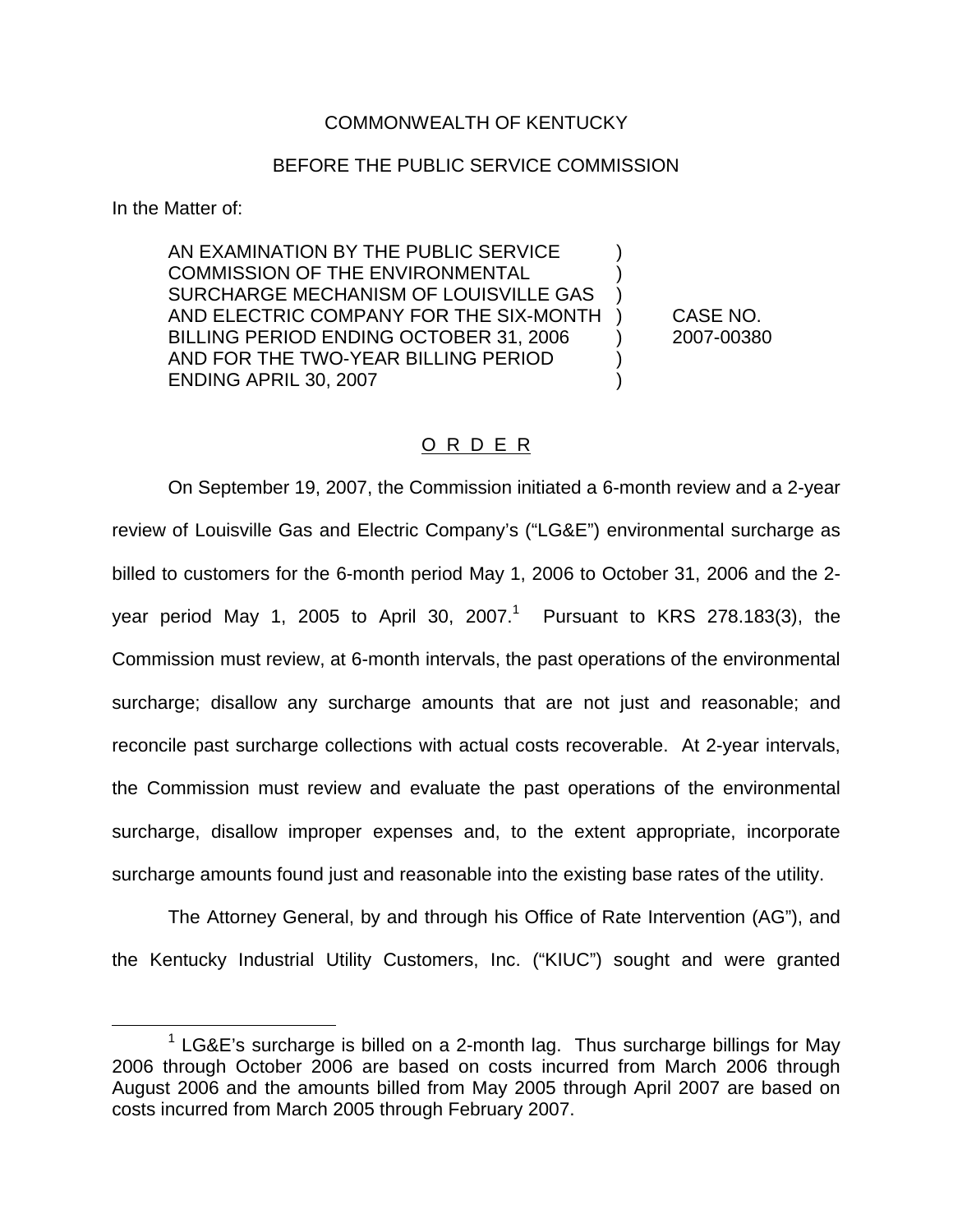intervention in this proceeding. The Commission issued a procedural schedule on September 19, 2007 that provided for discovery, the filing of prepared testimony, an informal conference, and a public hearing. LG&E filed prepared direct testimony and responded to requests for information. The intervenors did not file requests for information or submit testimony. On December 12, 2007, LG&E filed a motion requesting that this case now be submitted for a decision based on the existing record of evidence without a hearing. LG&E's motion also stated that it had been authorized to represent that KIUC did not desire to submit further discovery, file testimony, or participate in a hearing.<sup>2</sup> On December 13, 2007, the AG filed a statement indicating he took no position on the case and deferred to the Commission regarding the appropriateness of the filing.<sup>3</sup> Based on LG&E's unopposed motion and finding good cause, the Commission will now adjudicate this case based on the evidence of record without a hearing.

#### SURCHARGE ADJUSTMENT

The September 19, 2007 Order initiating this case indicated that since each of the six periods under review in this proceeding may have resulted in over- or underrecoveries, the Commission would entertain proposals to adopt one adjustment factor to net all over- or under-recoveries. LG&E determined that it had a net under-recovery of its environmental costs for all the periods of  $$839,948<sup>4</sup>$  LG&E proposed that the net under-recovery be collected from customers over a 4-month period by increasing the

<sup>2</sup> Motion of LG&E to Submit Case for Decision at 2-3.

<sup>&</sup>lt;sup>3</sup> AG's Notice at 1.

<sup>4</sup> Conroy Direct Testimony at 5.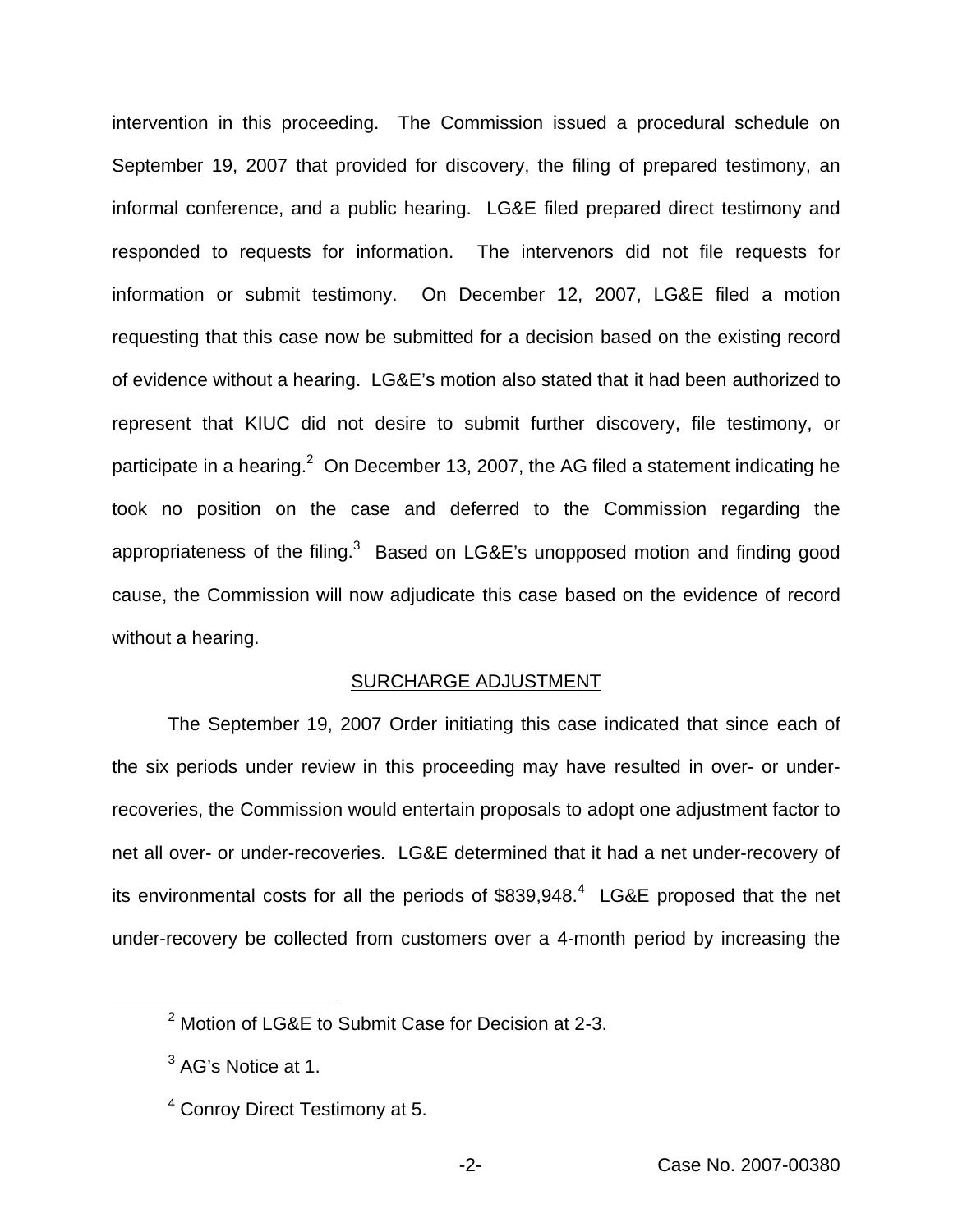total jurisdictional environmental surcharge revenue requirement by \$209,987 per month for the first 4 months beginning in the first billing month following the Commission's decision in this proceeding.<sup>5</sup>

The Commission has reviewed and finds reasonable LG&E's calculation of a net under-recovery of \$839,948 for the billing periods covered in this proceeding. The Commission also finds reasonable LG&E's proposal to increase the total jurisdictional environmental surcharge revenue requirement in each of the first 4 billing months following the date of this Order, with the increase being \$209,987 per month. The Commission has estimated a customer with a \$100 electric bill would see an increase of approximately \$0.33 per month associated with the recovery of the net under-recovery during the 4-month period.

#### SURCHARGE ROLL-IN

LG&E proposed that it was appropriate in this case to incorporate surcharge amounts found just and reasonable for the 2-year billing period into existing base rates. LG&E recommended that this "roll-in" be in the amount of \$2,641,636.<sup>6</sup> LG&E determined the roll-in amount using the base-current methodology. The proposed roll-in will require the recalculation of the Base Environmental Surcharge Factor ("BESF")

 $<sup>5</sup>$  Id. at 6.</sup>

 $^6$  Id.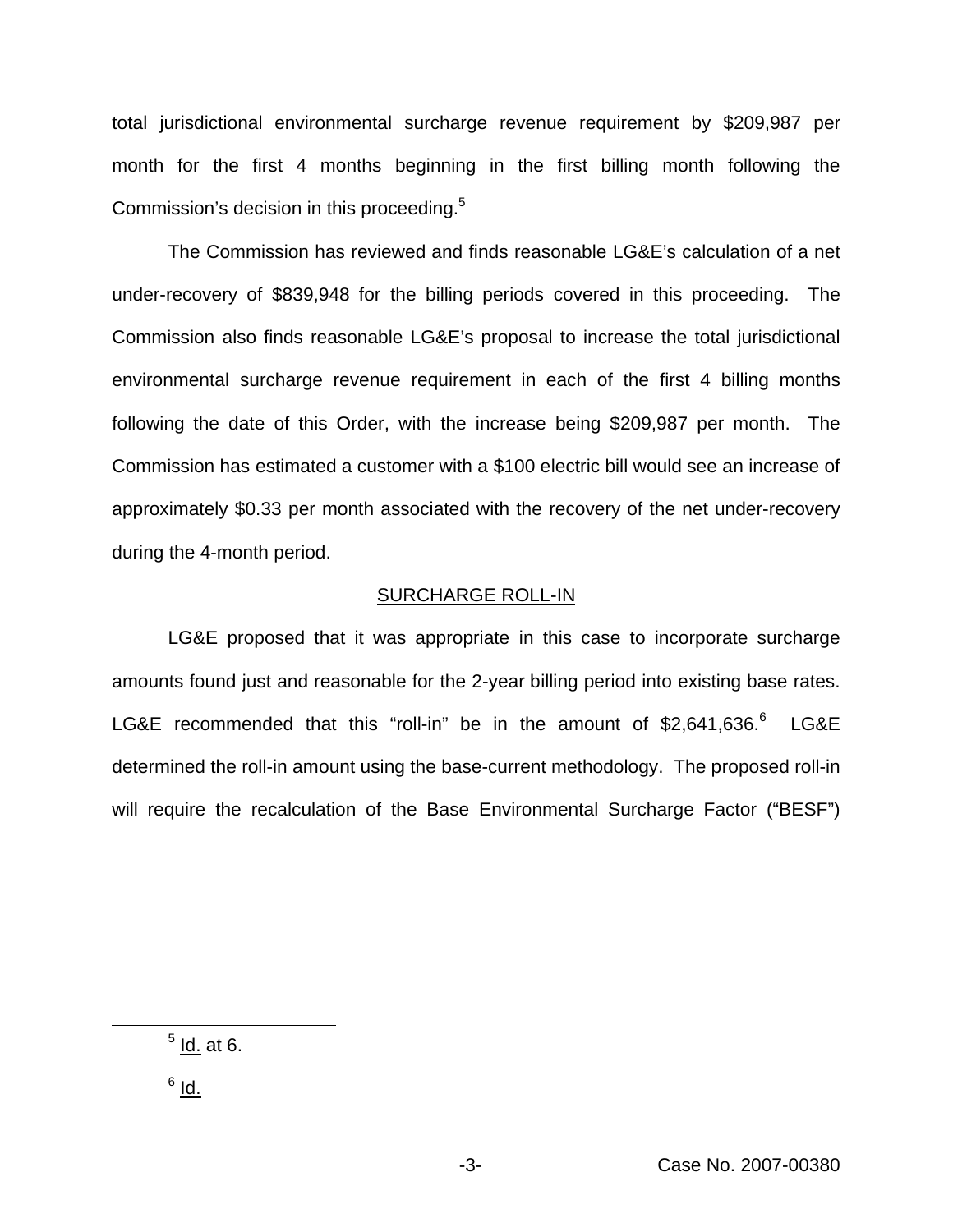component of  $LG\&E$ 's surcharge mechanism.<sup>7</sup> Using the base revenues for the 12 months ending September 2007,<sup>8</sup> LG&E determined a BESF of 3.7713 percent. LG&E noted that in order to be consistent with the Commission's previous decisions in Case Nos. 2003-00068 $9$  and 2006-00130,<sup>10</sup> the BESF to be included in its surcharge mechanism would need to be calculated using base revenues for the 12-month period ending with the month preceding the month in which the Commission approved the rollin.

The Commission has reviewed and finds it reasonable that \$2,641,636 from the surcharge should be rolled into existing base rates. The Commission also finds that LG&E should make a final determination of the BESF in a manner consistent with the Commission's decisions in Case Nos. 2003-00068 and 2006-00130 and submit its

 $<sup>7</sup>$  The surcharge mechanism uses the following formula to calculate the</sup> surcharge factor:  $MESF = CEST - BESF$ . MESF is the Monthly Billed Environmental Surcharge Factor. CESF is the Current Period Environmental Surcharge Factor and reflects the environmental costs for the current expense month. The BESF reflects the portion of total eligible environmental surcharge revenue requirement that has been rolled into base rates.

 $8$  This period reflected the most current 12 months of base revenue information as of the date LG&E filed its direct testimony and provided for illustrative purposes.

 $9$  Case No. 2003-00068, An Examination by the Public Service Commission of the Environmental Surcharge Mechanism of Kentucky Utilities Company for the Six-Month Billing Periods Ending January 31, 2001, July 31, 2001, January 31, 2002, and January 31, 2003 and for the Two-Year Billing Periods Ending July 31, 2000 and July 31, 2002, rehearing Order dated May 4, 2004.

<sup>&</sup>lt;sup>10</sup> Case No. 2006-00130, An Examination by the Public Service Commission of the Environmental Surcharge Mechanism of Louisville Gas and Electric Company for the Six-Month Billing Periods Endings October 31, 2003, April 30, 2004, October 31, 2004, October 31, 2005, and April 30, 2006, and for the Two-Year Billing Period Ending April 30, 2005, final Order dated January 31, 2007.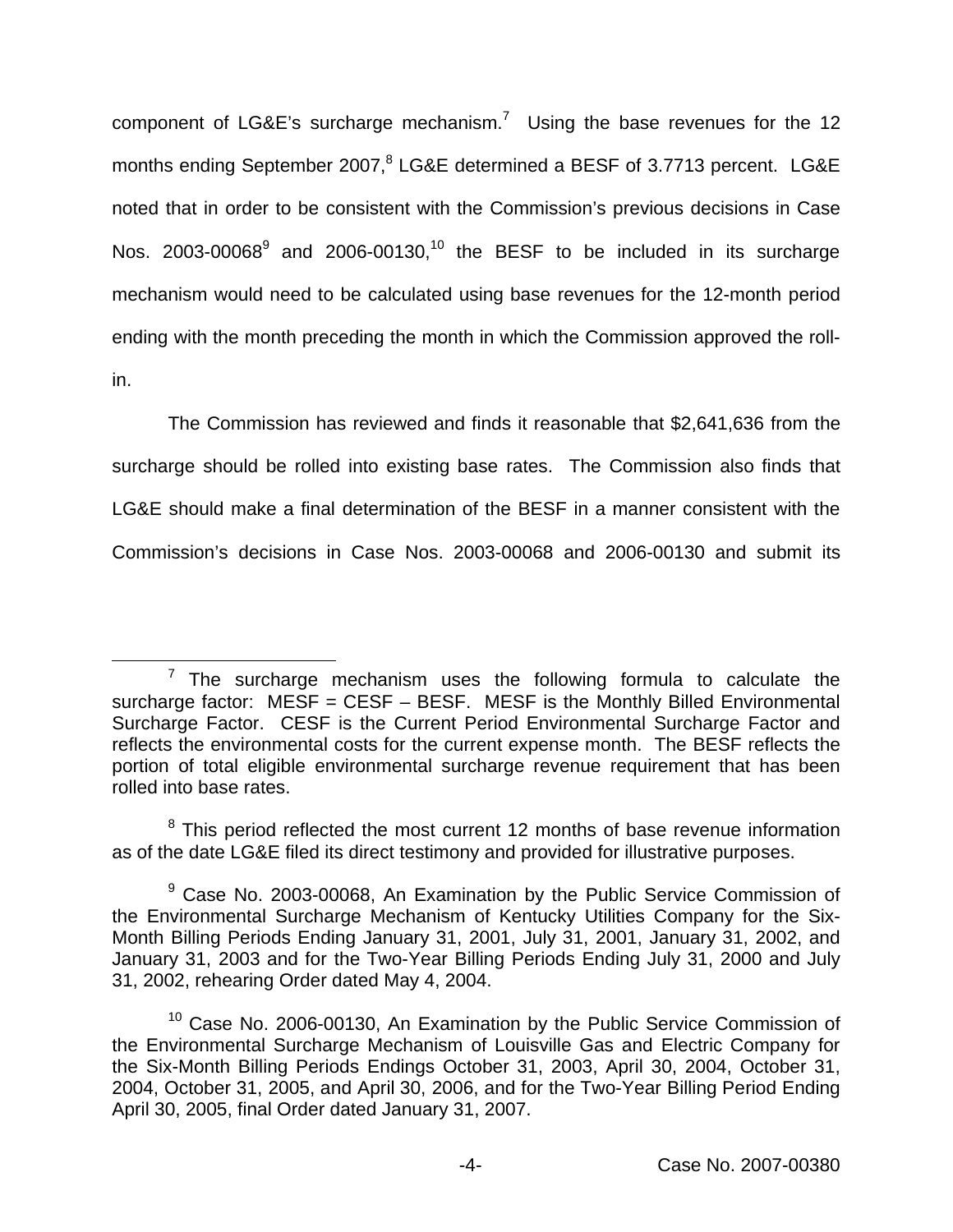calculation of the BESF along with the first monthly surcharge filing submitted after the date of this Order.

# ALLOCATION OF ROLL-IN

LG&E proposed to follow the methodology approved by the Commission in Case No. 2006-00130, which allocates the roll-in amount to customer classes on the basis of base-rate revenues. LG&E also proposed to follow the approach approved in Case No. 2006-00130 to assign the amount of the roll-in to the energy component of rate schedules with no separate demand charges and to the demand component for all rates that include a separately metered and billed demand component. Lighting rates would be billed on a per-light basis. $11$ 

The Commission has reviewed and finds reasonable LG&E's approach to allocate the roll-in of \$2,641,636 on the basis of base-rate revenues. This approach is consistent with previous surcharge review cases where there has been a roll-in of the surcharge into existing base rates. The Commission also finds that LG&E's proposal concerning the assignment of the roll-in amounts to either the energy charge, demand charge, or on a per-light basis is reasonable and should be approved.

# RATE OF RETURN

LG&E stated that it believed the 10.50 percent rate of return on common equity ("ROE") established in Case No. 2006-00130 was the reasonable rate of return for environmental surcharge purposes. LG&E provided the outstanding balances for its long-term debt, short-term debt, preferred stock, and common equity as of February 28,

<sup>&</sup>lt;sup>11</sup> Response to the Commission Staff's First Data Request dated September 19, 2007, Item 8 and Revised Response to Item 8 filed October 24, 2007.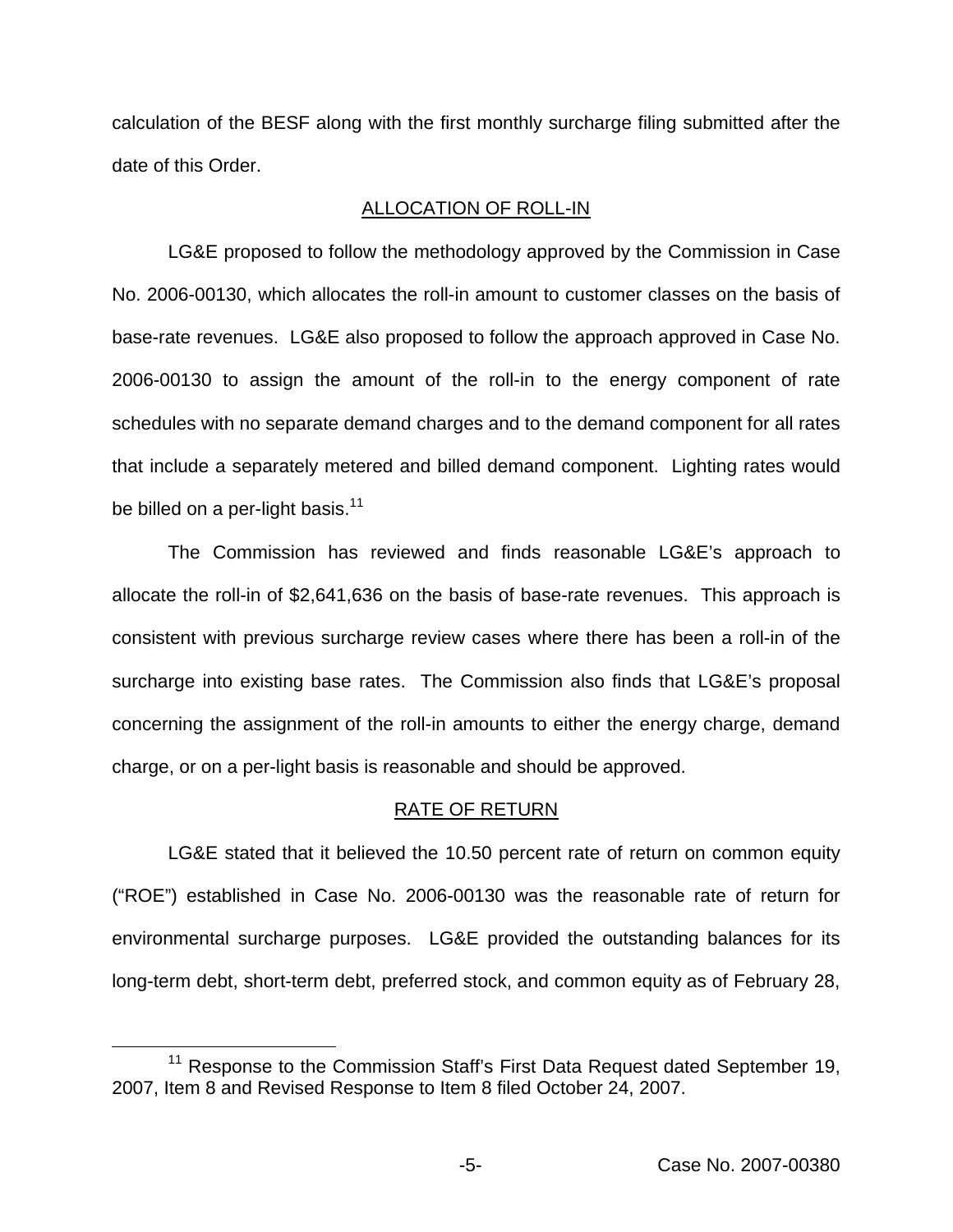2007, the last billing month of the review periods. It also provided the blended interest rates for the long-term debt and short-term debt and the cost rate for the preferred stock as of February 28, 2007.<sup>12</sup> Using this information, LG&E calculated an overall rate of return on capital, before income tax gross-up, of  $7.75$  percent.<sup>13</sup> LG&E also provided the overall rate of return on capital reflecting the tax gross-up approach approved in Case No. 2004-00421.14

The Commission has reviewed LG&E's determination of the overall rate of return on capital and finds the 7.75 percent to be reasonable. The Commission has also reviewed the determination of the tax gross-up factor and finds that it is consistent with the approach approved in Case No. 2004-00421. Therefore, the Commission finds that the weighted average cost of capital of 7.75 percent and the income tax gross-up factor of 0.5797 should be used in all LG&E monthly environmental surcharge filings subsequent to the date of this Order.

IT IS THEREFORE ORDERED that:

1. LG&E's motion to submit this case for a decision on the existing evidence of record without a hearing is granted.

 $12$  Id., Item 9.

 $13$  Id.

<sup>&</sup>lt;sup>14</sup> Case No. 2004-00421, The Application of Louisville Gas and Electric Company for Approval of Its 2004 Compliance Plan for Recovery by Environmental Surcharge, final Order dated June 20, 2005; and Response to the Commission Staff's First Data Request dated September 19, 2007, Item 9. In the response, LG&E determined that the income tax gross-up factor was 0.5797, which would produce a tax grossed-up weighted average cost of capital of 11.14 percent.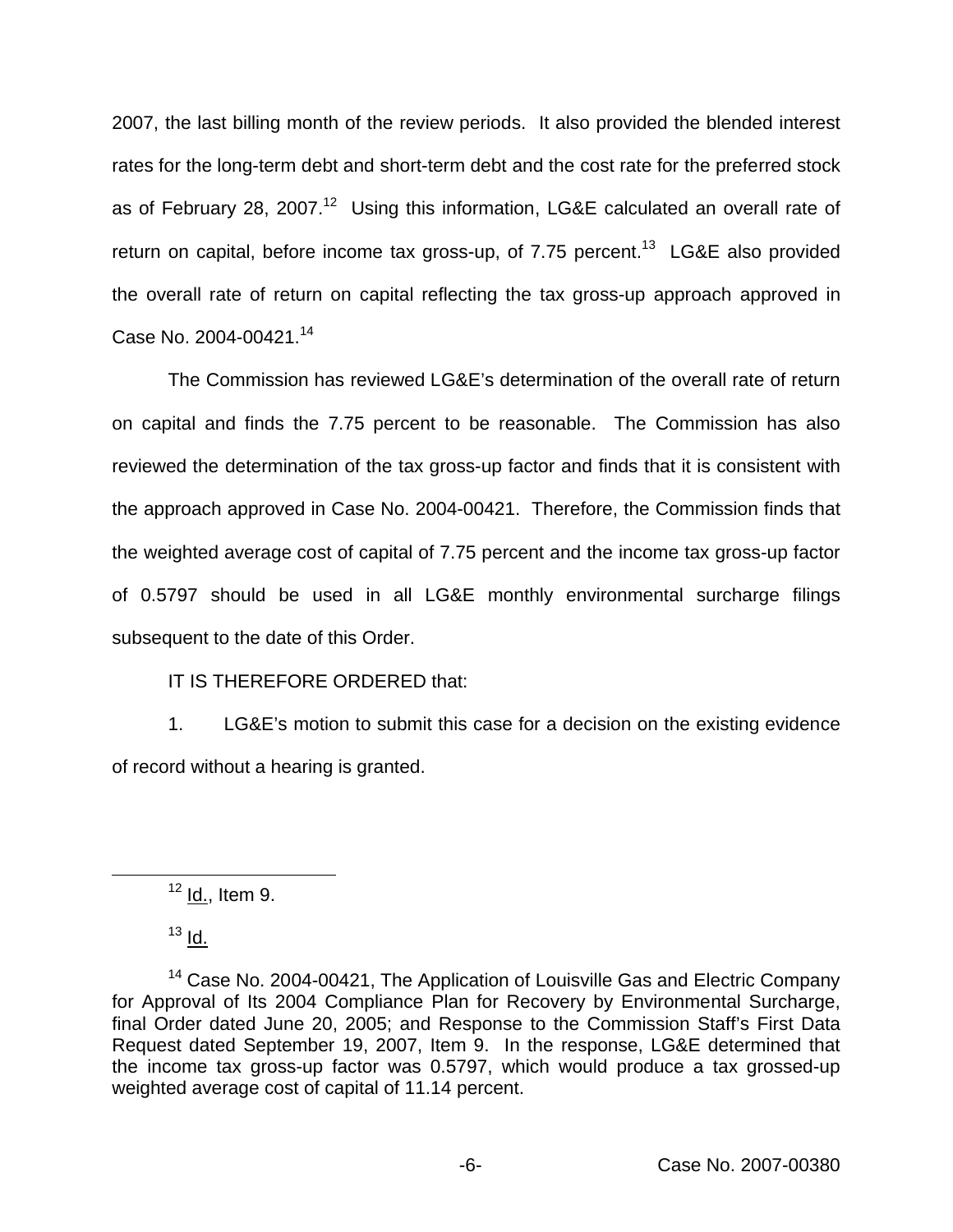2. LG&E shall include a \$209,987 monthly increase in its jurisdictional environmental revenue requirement determined in the first 4 billing months following the date of this Order, as discussed herein.

3. LG&E shall roll into its existing base rates \$2,641,636 in environmental surcharge amounts found to be just and reasonable herein. The roll-in shall be allocated to the customer classes on the basis of base-rate revenues. The assignment of the roll-in amount to base rate components shall be as described herein.

4. LG&E shall calculate a revised BESF in a manner consistent with the Commission's Orders in Case Nos. 2003-00068 and 2006-00130. LG&E shall utilize the revised BESF in its first monthly surcharge filing submitted after the date of this Order and include all supporting calculations and workpapers used to determine the revised BESF.

5. LG&E shall use an overall rate of return on capital of 7.75 percent and a tax gross-up factor of 0.5797 in all monthly environmental surcharge filings subsequent to the date of this Order.